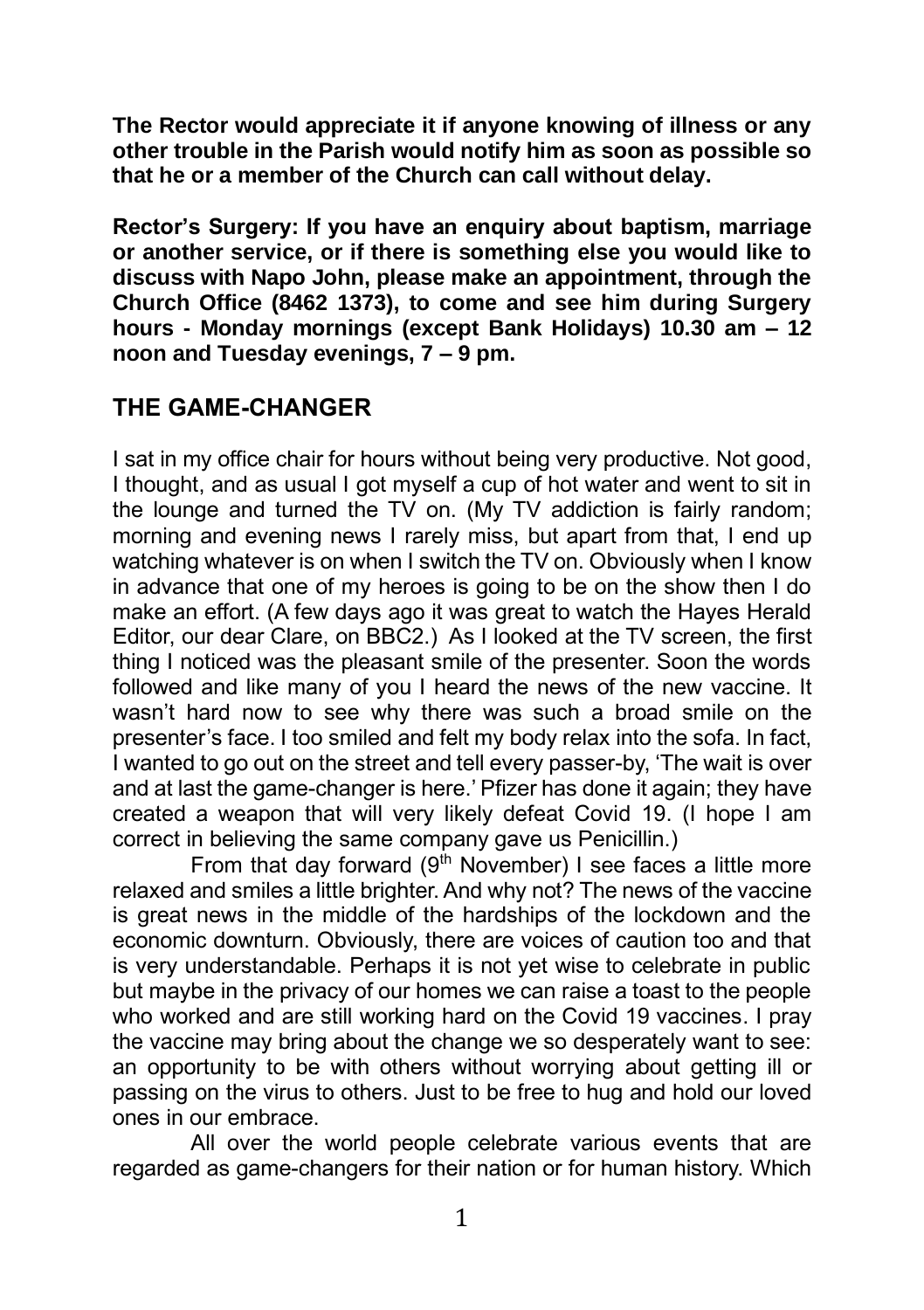event do you regard as a game-changer for your own life, for the life of your nation or for the human race?

The event I regard as the greatest game-changer for myself and, I believe, for the whole of humanity is celebrated in December in most parts of the world. This event was in the planning process from the very start of life on planet earth. Soon after God breathed life into us, we rebelled against Him. But it didn't take long before we realised that the rebel in us had created a 'God hole' in our hearts. Throughout human history people have tried to fill this 'God hole' with all sorts of remedies. Some tried (and still keep trying) to fill this empty space with religious rituals, others by sacrificing to the deity, yet others by disconnecting themselves from the world around them. But without much success. God, too, saw our agony, felt pity for the human race and wondered how to fill this hole with His presence? It was in such moments that the Son of God spoke to the Father in heaven saying, 'Sacrifices and offerings you have not desired, but a body you have prepared for me; in burnt-offerings and sin-offerings you have taken no pleasure. Then I said, "see, God, I have come to do your will, O God".' (Hebrews 10:5 -7). The coming of the Son of God into the world meant that filling of the 'God hole' was a possibility.

The prophets and the sages did tell of his coming for a very long time. But the appointed time for the game-changer to enter our world came a little over two thousand years ago when an ordinary young virgin gave birth to a son and they named him Jesus (the Saviour). Even the angels looked eagerly on the mystery of God becoming man unfolding, the Creator being created in a human womb! The sustainer of the universe offering himself as a helpless babe, sustained by an inexperienced mother! The one who was all-dependable was ready to be a dependant!

I guess this year the Christmas experience is going to be different for some of us. For some, perhaps, it will not be possible to be with their loved ones. Some of you perhaps will miss the opportunity to sing carols in your favourite church building. In such a year Jesus is even more willing to come to you to fill any hole in your heart or life. A hole perhaps created because of a loved one's departure, the uncertainty ill health can bring or maybe just the loneliness due to the dark days. At his birth Jesus was given a second name, Emmanuel, meaning 'God with us'. Will you open the door to Jesus and let him in so he may be your companion? A very Happy Christmas to you all.

Always yours in Christ

**Napo**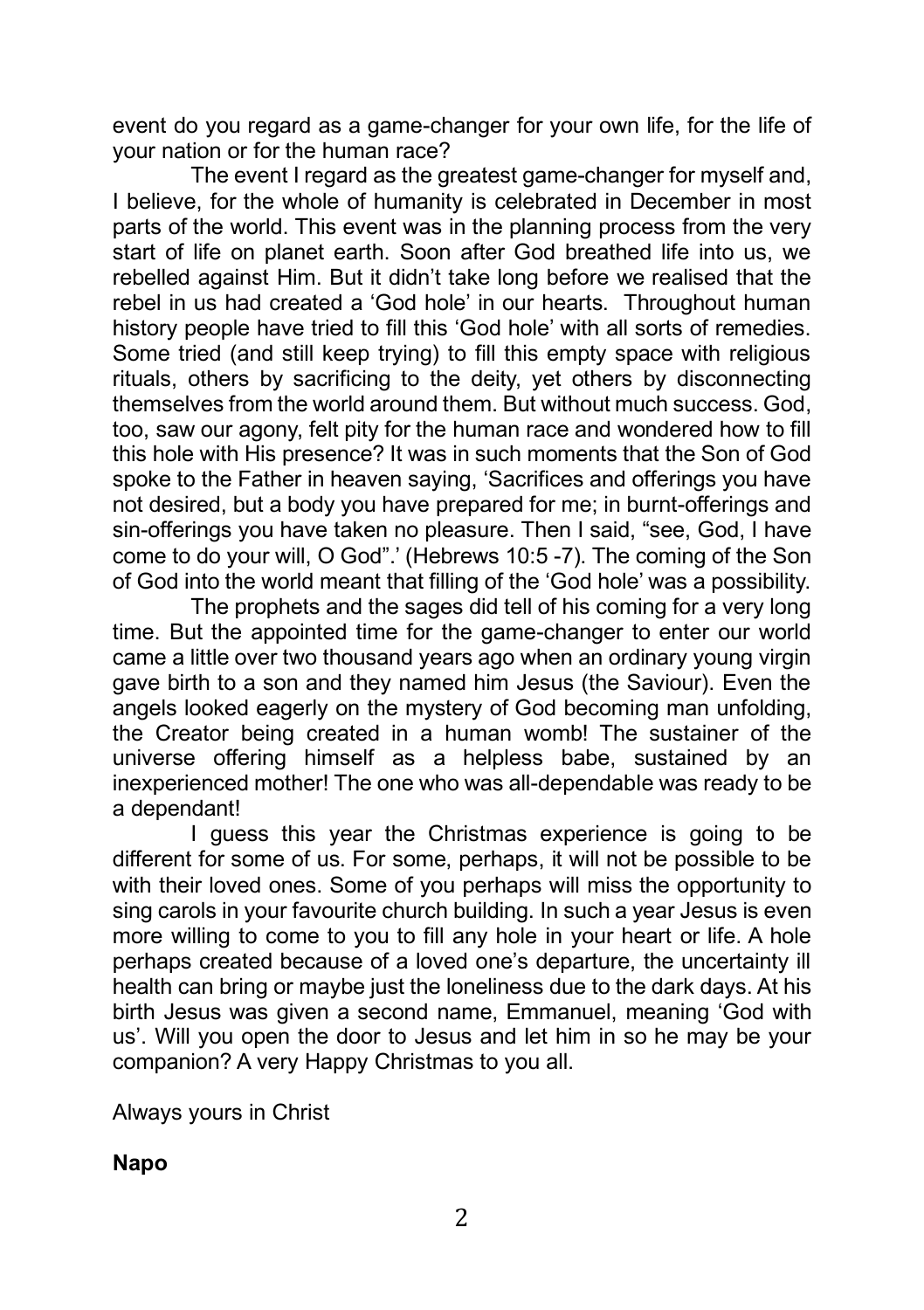# **SAFEGUARDING SPOTLIGHT ON: MENTAL HEALTH**

Lockdown has been difficult for many people. When we were in full lockdown things may have felt more certain as the rules were clear as to what was allowed and what wasn't allowed. The latest lockdown may be less clear and this can cause anxiety and challenges.

People may be concerned about getting ill, government restrictions and are struggling to see when the pandemic may end. The charity Mind has reported that common feelings are feeling worried, stressed or scared, lonely and isolated, angry or frustrated. They suggest that if you are experiencing these, try to remember that *'Things might feel hard right now, but this situation is unusual. And it won't last forever.'*

Mind suggests to help with your feelings you should, among others, try to: *Talk to someone you trust Find support Seek help for your mental health Look after your physical health Make choices to control what you can.*

Further details regarding this can be found on the Mind website [www.mind.org.uk](http://www.mind.org.uk/) under their information and support pages.

If you are concerned about yourself or a loved one, the mental health charities/organisations below can offer expert advice. A full list of the support services can be found on the NHS website [www.nhs.uk](http://www.nhs.uk/) - Health A to Z – Mental Health and Wellbeing.

**Samaritans** – confidential support for people experiencing feelings of distress or despair. Phone: 116 123 (free 24-hour helpline) [www.samaritans.org.uk](http://www.samaritans.org.uk/)

**SANE** – emotional support, information and guidance for people affected by mental illness, their families and carers. [www.sane.org.uk/support](http://www.sane.org.uk/support)

**YoungMinds** – information on child and adolescent mental health. Phone: 0808 802 5544

**Men's Health Forum** – 24/7 stress support for men by text, chat and email. [www.menshealthforum.org.uk](http://www.menshealthforum.org.uk/)

**Clare Scriven, Parish Safeguarding Officer** [Clare@StMarysHayesKent.co.uk](mailto:Clare@StMarysHayesKent.co.uk)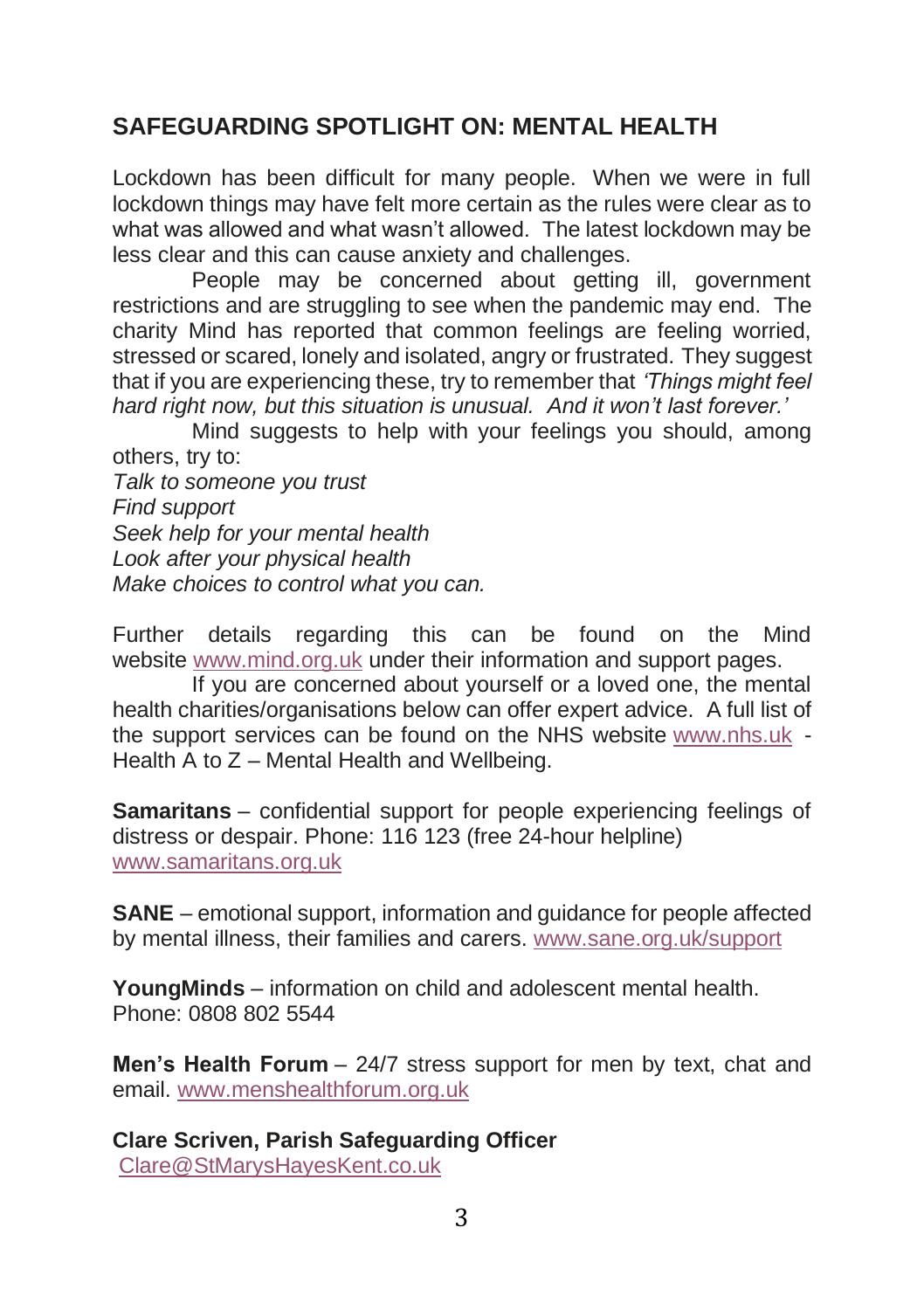



I think that we will all be pleased to see the back of 2020. What a year it has been so far! There is so much uncertainty at the moment. With Covid-19 we are not sure what we will be allowed to do at Christmas. Will we be able to celebrate it with family? It is usually the time of year when we can see our children / grandchildren and delight and celebrate all their achievements. Thanks to modern technology we are able to communicate with each other via Zoom, Teams, Skype, Messenger, What's app etc. and hopefully you will be able to have some face to face contact, albeit over the airwaves.

All this aside, we can celebrate as we have done in a traditional way the meaning of Christmas. The clue is in the word, CHRISTmas. Wherever you are on December 25th I wish you a very happy and peaceful Christmas.

Thank you to Carol and Peter for laying the wreath for us on Remembrance Sunday. Also thank you to Carol, Eleanor and Gilly for all the knitting they have done for young babies, the homeless and Seafarers.

As promised here is a short report on our Zoom meeting of the Rochester Diocese Mothers' Union Autumn Members' meeting. The Bromley and Bexley archdeaconry meeting was on 4th November. Julia Jamieson welcomed us and introduced herself. She stated it was her pleasure and privilege to have served almost 600 members in Rochester Diocese for the past five years. These meetings were a less formal way of gathering as the second lockdown started. It was not the year that we intended, some members had lost loved ones, freedoms were curtailed, and jobs had been lost. The theme for the meetings this year of 'Hope and Confidence' and for next year, 'Rebuilding Hope and Confidence', were fitting. The gatherings were an opportunity to share, affirm and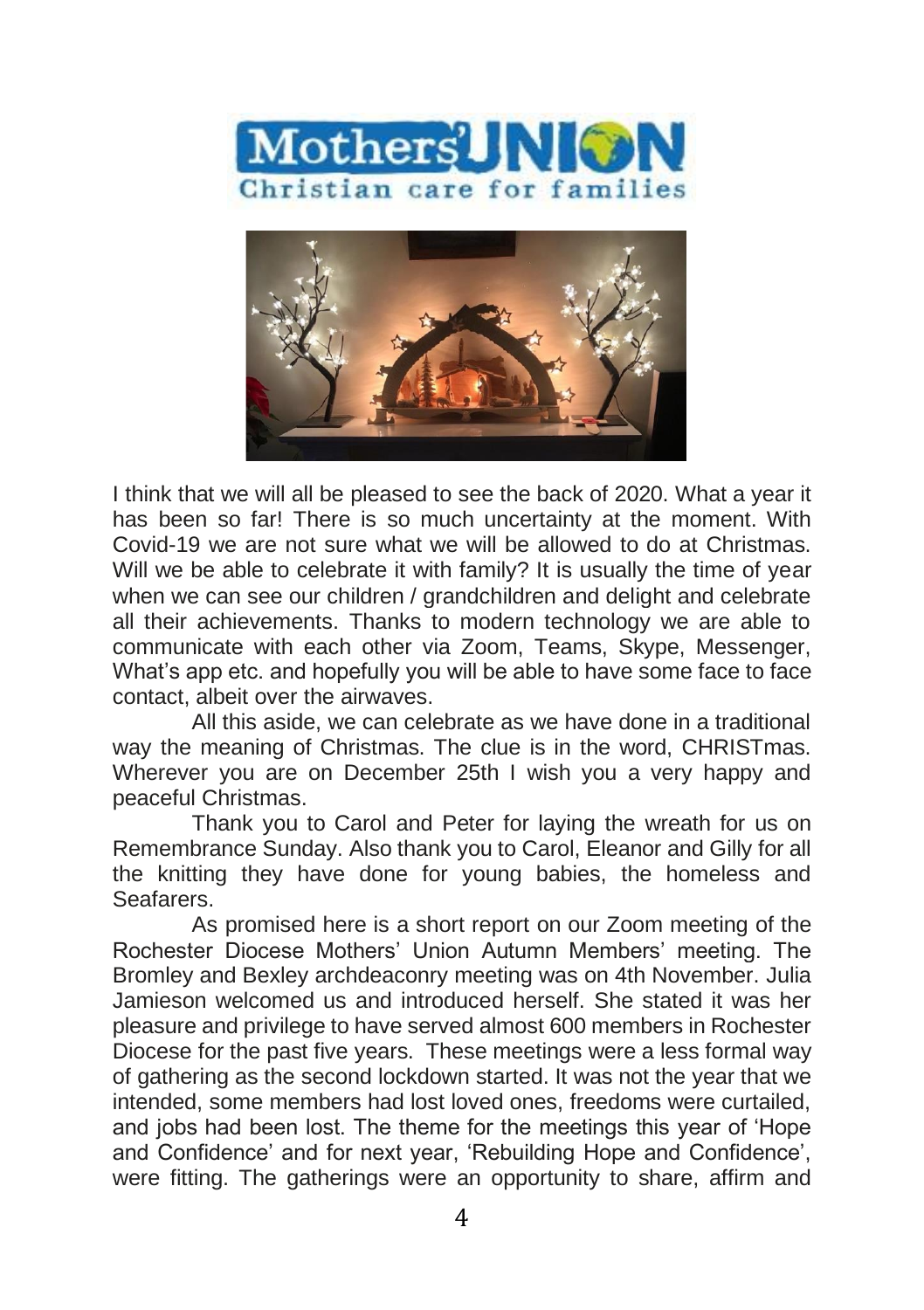encourage one another. By holding each other up we will then in turn be able to continue looking outwards to our communities, seeking and enabling ways we may serve in order to rebuild the hope and confidence of families and communities everywhere.

Members present at the meeting introduced themselves before the Revd Jacqueline Littlewood led the opening prayers.

Julia introduced a clip, "Building hope and confidence in a Covid world" by Sheran Harper, our Worldwide President. She had visited Rochester diocese and spoken at our Spring Members' meeting in 2019. A link to the meeting and transcripts of the speeches can be found here: [https://www.mothersunion.org/news/online-member-update-2020.](https://www.mothersunion.org/news/online-member-update-2020)

Julia informed the meetings that due to increased workload because of the pandemic, Mark Jamieson, the Diocesan Treasurer, had resigned. He sent his good wishes to the meetings and prayed that MU would continue to flourish in Rochester Diocese. Susan Brooker would take on the role until the end of the triennium. I have sent a 'thank you' card to Mark, from our branch, for all his hard work.

Our subs were discussed. There will be a change in the way in which subs are collected. Every member would in future get a copy of a new publication (replacing Families First) to be issued twice a year. It will have stories from B&I, and world-wide, resources, ideas for branch activities and more. It will show the reach and impact of MU to those who may not have taken 'Family First' previously. Members will still receive the Annual Prayer Diary. We were told that insurance was included in the RDMU part of the subs.

The branches reported what they had been doing since the last Members' Meeting.

Revd Jacqueline Littlewood closed each meeting with prayer and the Grace.

**16 Days of Activism Against Gender Based Violence**: **Global.** Mothers' Union campaigns around the world, through our 4 million members in 84 countries, for an end to gender-based violence – violence carried out most often against women and girls because of their gender. 16 Days of Activism against **gender-based violence** is an international campaign. It takes place each year from 25 November (International Day for the Elimination of Violence against Women) until 10 December (International Human Rights Day).

*Let us pray Lord, during these 16 Days of Activism we pray for the confidence to raise our voices and speak out against the injustice of gender-based violence.*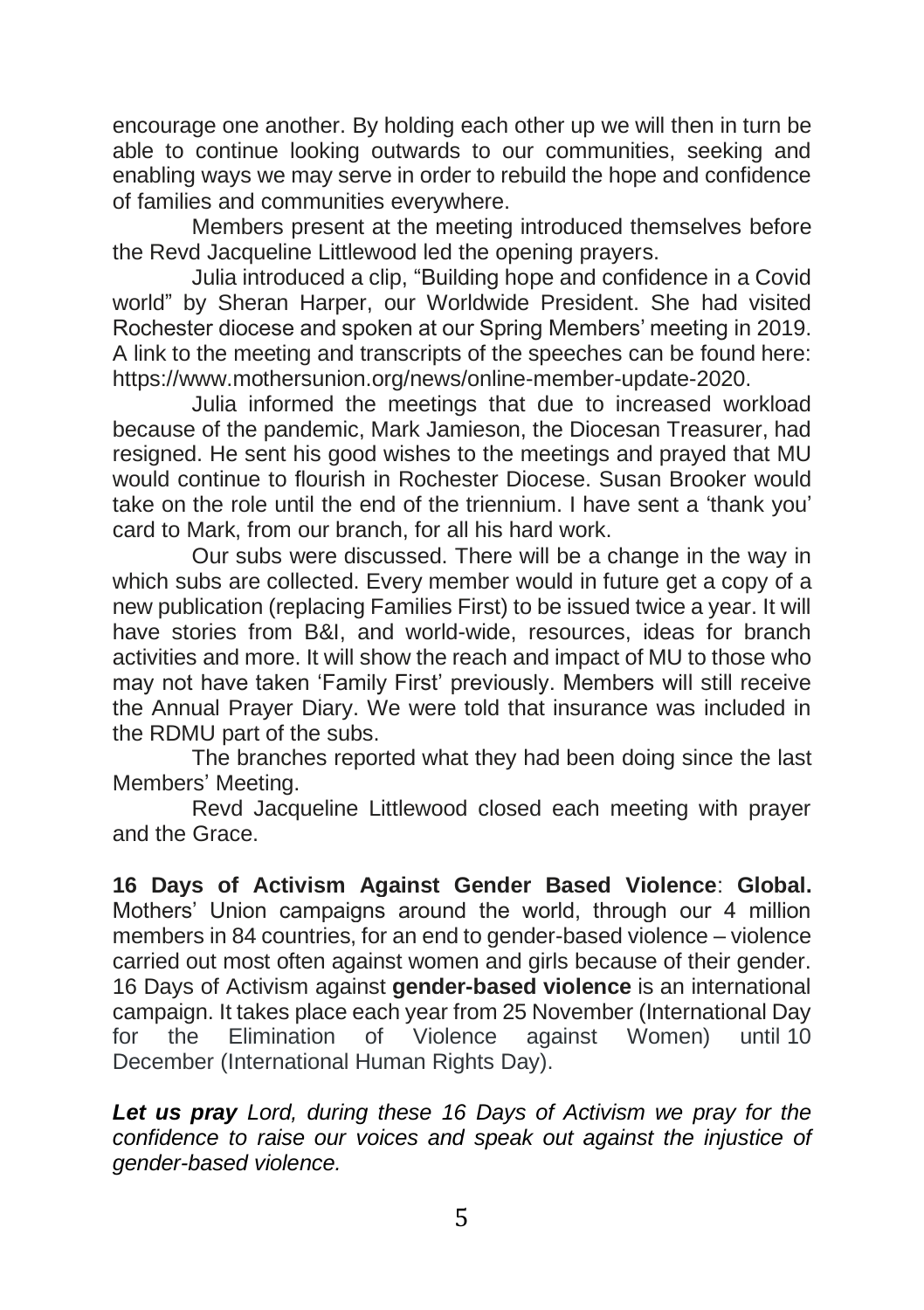*We pray that eyes, hearts and minds may be opened during this time – that Lord, it is your will that women are treated with respect and dignity.* 

*We give you thanks for the many members around the world who campaign against gender-based violence in the name of Mothers' Union. Through our work may we touch the lives of those we meet, that they, too, may know your love. Amen.* 

Please continue to keep in contact with each other by phone, letters and at church. If you need anything or just want someone to speak to please phone me, Avril Ashford, 0208 468 7785. As soon as I am allowed, I will arrange a meeting. May the blessings of love, peace and happiness be with you all this Christmas and throughout 2021. We look forward to a year of fellowship as faithful members of Mothers' Union.

#### **Avril Ashford**

# **UPDATE ON MINISTRY TO CHILDREN AND YOUNG PEOPLE**

Many of us, including myself, have missed having the children in church and hearing them share what they have learnt in their separate session. The feedback we have received from parents is that the children also miss being in with their church family and learning more about God.

In the last few months, we have been working hard to reintroduce our ministry to children and young people in a safe and ageappropriate way. This is just a quick update to reassure you that our children and young people, and their families, are still very much a part of St Mary's.

As of last month, on the  $1<sup>st</sup>$  Sunday of each month, we are sending out an activity sheet to families prior to and based on the theme for the 10.30am service. In November the young people got to think about and discuss Beatitudes (as part of their activity sheet) with their family, while the younger children had "BEE- attitude" bees to decorate and place on to a garden that they had drawn. The older children and young people were asked what they thought it meant to be "Blessed". Their insightful thoughts were shared with the congregation at the 10.30 service by Becky followed by a wonderful "All Age" talk on the subject. A few children were in the service while other families joined online.

On the 2<sup>nd</sup> Sunday of each month a new bible story presented by various different people from our congregation, aimed at Fresh Start and Sunbeams families, is added to the St Mary's YouTube channel for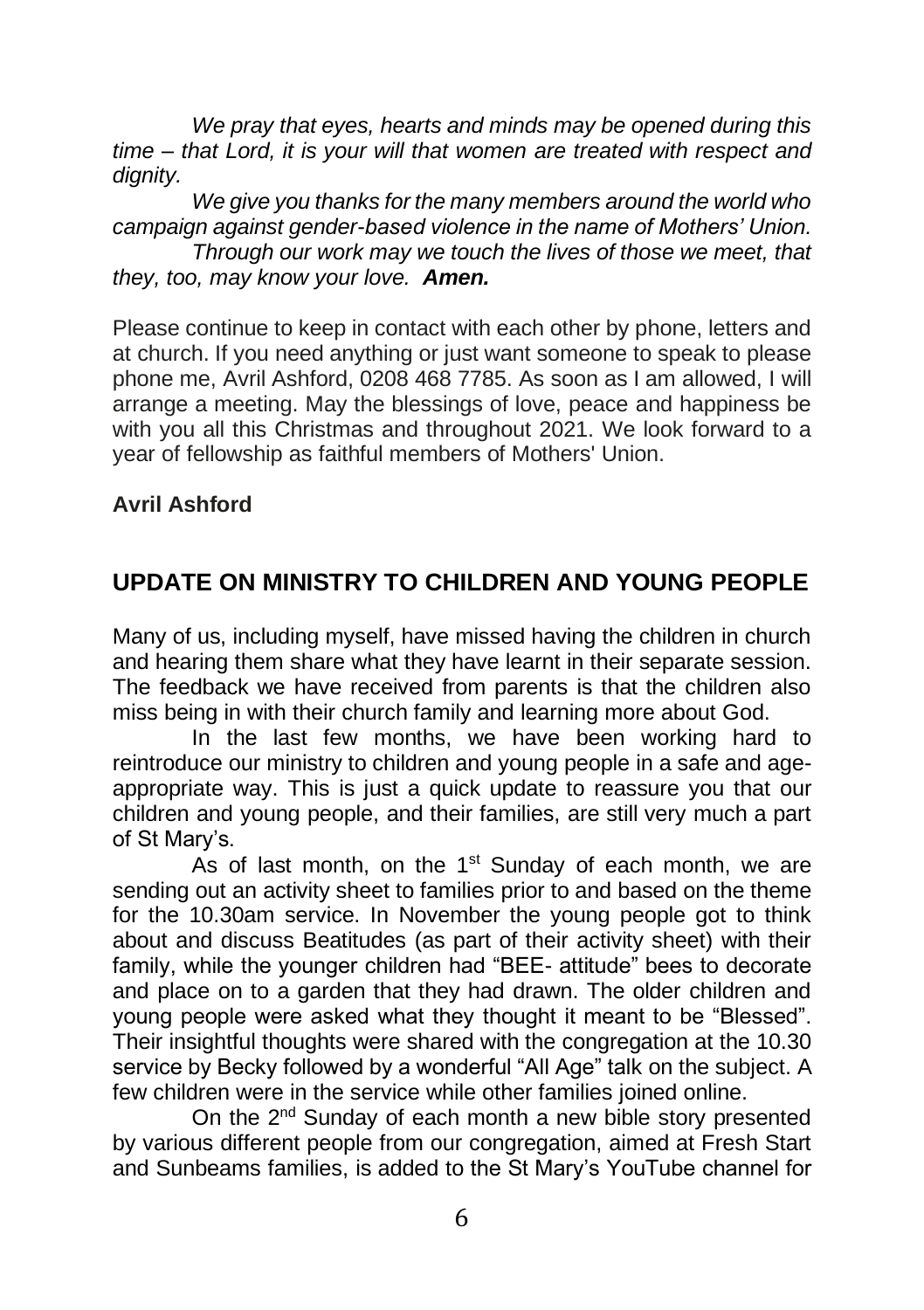all to watch and enjoy. We occasionally also add a song too. These are still available to watch.

Illuminate, which is a Bible Study for young people from school year 7 and upwards, meet every 3<sup>rd</sup> Sunday in November to discuss topical issues of their choice from a biblical perspective.

In terms of our plans for the future, in the new year, when it is allowed and safe to do so, we hope to reintroduce face to face sessions initially with the Blaze children on the 4<sup>th</sup> Sunday of each month. Once the weather improves, we will also aim to do a few more "Outdoor Family Services" in the Rectory garden.

As we all know, Christmas will not be the same this year; however we plan to include the children and their families, in some of St Mary's plans for Christmas. In particular making the church look as festive as always, with some special Christmas displays so please do look out for those in December!

If you, or anyone you know, have children or young people who would like to participate in any of these activities or would like to know more, please do email me on [info@stmaryshayeskent.co.uk](mailto:info@stmaryshayeskent.co.uk)

May I take this opportunity on behalf of the children and young people's ministry team, to wish you all God's richest blessing at Christmas and for the year to come!

#### **Brenda**

# **THE MISSION TO SEAFARERS**

Several people have said that they enjoyed the Sea Sunday service provided by the Mission to Seafarers. From 9 December there will be the opportunity to watch "A virtual Christmas Festival of Light and Hope" which will replace the Annual Seafarers' Service that normally takes place in December. The details are on the Mission to Seafarers website - [missiontoseafarers.org](http://missiontoseafarers.org/) - where you can also read about its continuing efforts during the difficult past months. The new 'Chat to a Chaplain' service has been very successful.

A big thank you to all who have continued knitting hats etc. for the seafarers. I will be taking them up to HQ as soon as restrictions allow together with any other donations I receive to help the Mission to Seafarers. Your prayers and support for the Mission's work are much appreciated.

#### **Jean Wilson, Parish Link**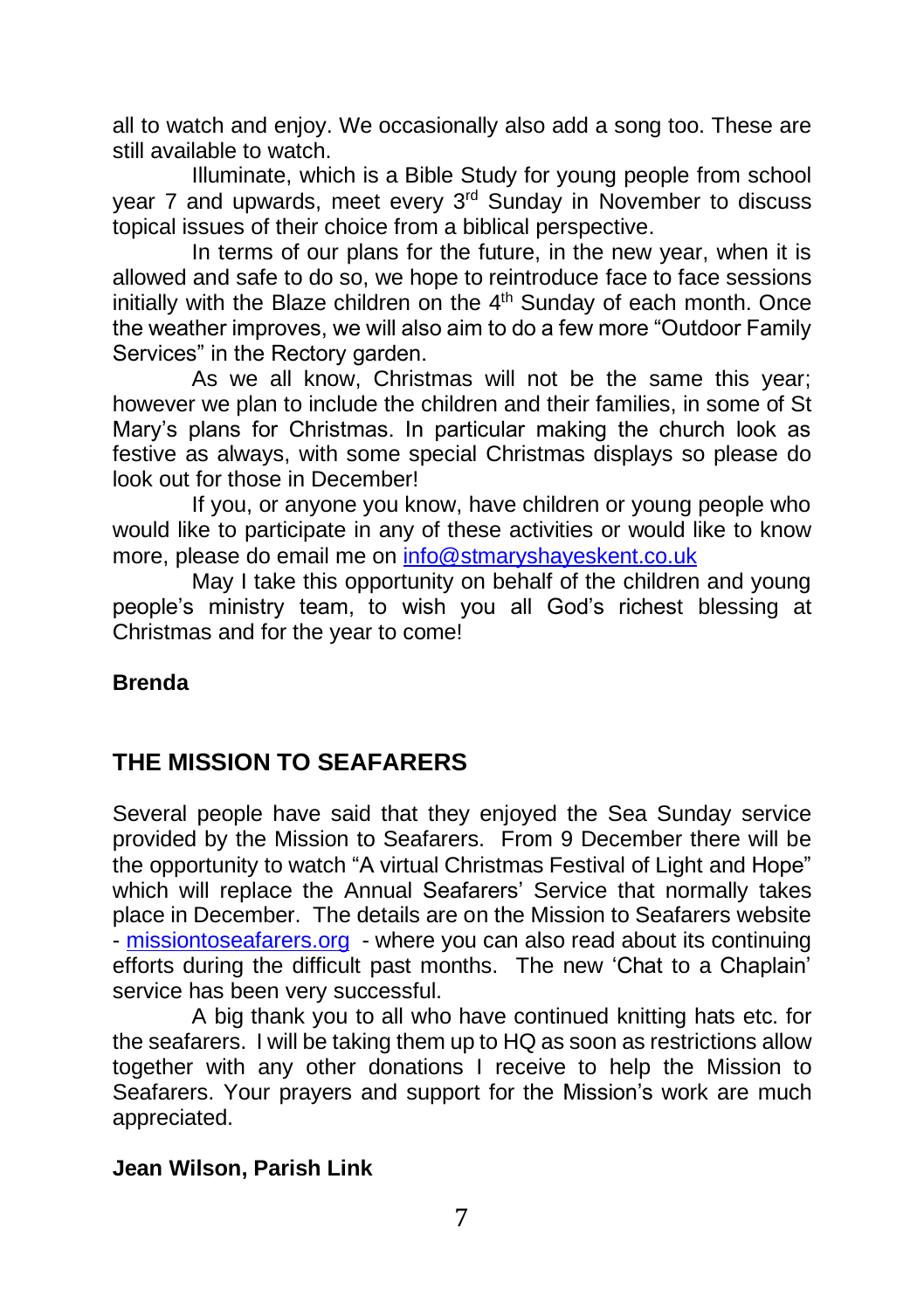# **ST. MARY'S CHURCH DIARY DECEMBER 2020**

**Thursday 3rd** 10.00am-12.00 noon Open Church for private prayer

## **ADVENT 2**

| Sunday 6th              | 8.00am             | <b>Holy Communion BCP</b>          |
|-------------------------|--------------------|------------------------------------|
|                         | 10.30am            | <b>Morning Praise: Toy Service</b> |
| Tuesday 8 <sup>th</sup> | 8.00pm             | Bible Study via Zoom               |
| Thursday 10th           | 10.00am-12.00 noon | Open Church for private            |
|                         |                    | prayer                             |

## **ADVENT 3**

| Sunday 13th | 8.00am                           | <b>Holy Communion BCP</b> |
|-------------|----------------------------------|---------------------------|
|             | 9.15am                           | <b>Fresh Start</b>        |
|             | $10.30$ am                       | Parish Communion CW       |
|             | 5.00-6.00pm                      | Illuminate via Zoom       |
|             | Thursday 17th 10.00am-12.00 noon | Open Church for private   |
|             |                                  | prayer                    |

#### **ADVENT 4**

| Sunday 20th              | 8.00am  | <b>Holy Communion BCP</b>                     |
|--------------------------|---------|-----------------------------------------------|
|                          | 10.30am | <b>Morning Praise</b>                         |
|                          | 6.30pm  | <b>Festival of Nine Lessons</b><br>and Carols |
| Tuesday 22 <sup>nd</sup> | 8.00pm  | Bible Study via Zoom                          |

# **Christmas Eve**

**Thursday 24th** 8.00pm 1 st Christmas aka 'Midnight' Communion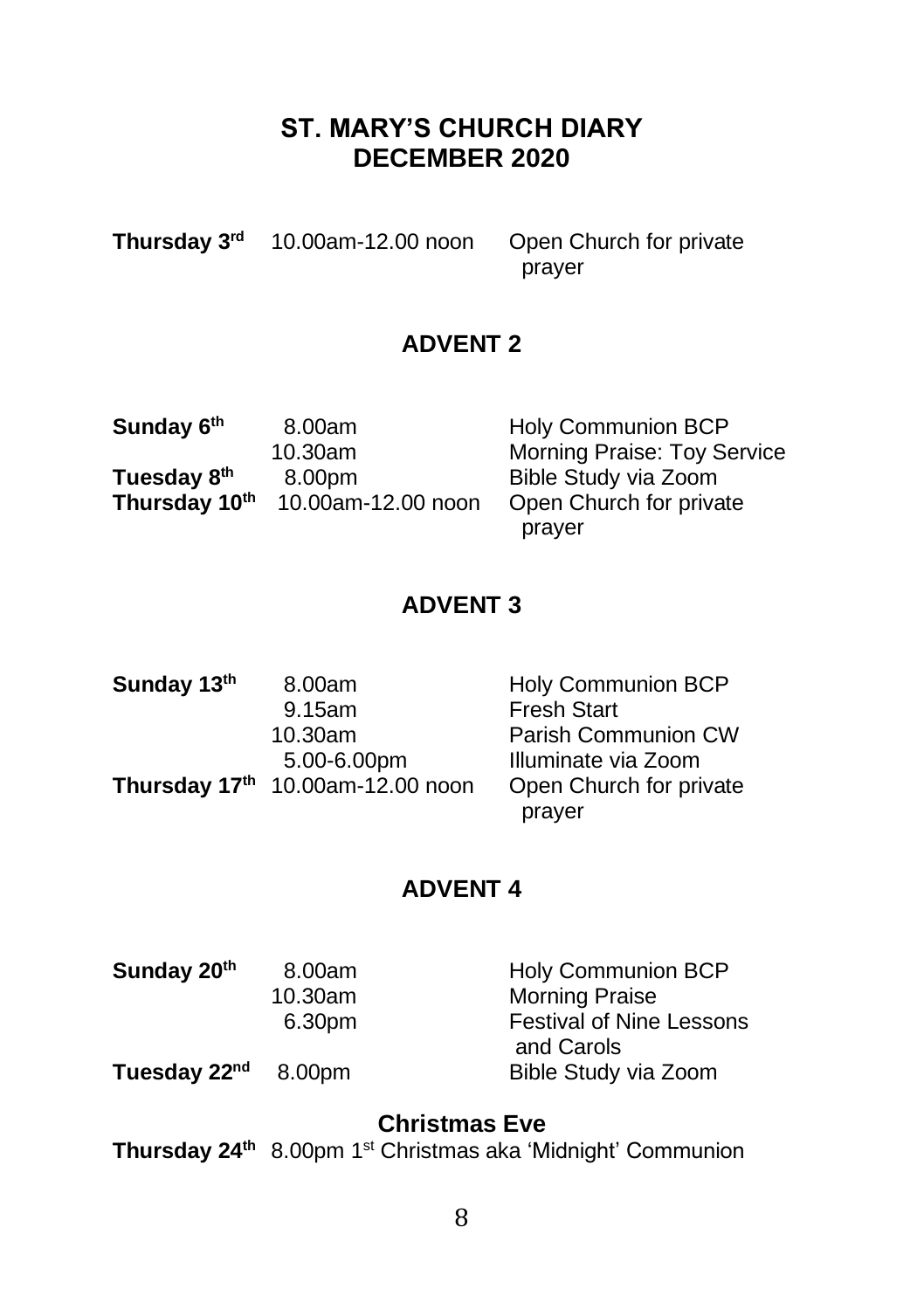### **Christmas Day**

**Friday 25<sup>th</sup> 8.00am** Holy Communion BCP<br>10.30am Family Service **Family Service** 

## **CHRISTMAS 1**

**Sunday 27th Thursday 31<sup>st</sup> 10.00am-12.00 noon** 

8.00am Holy Communion BCP Parish Communion CW<br>Open Church for private prayer

You can find our live-streamed and recorded services on St Mary's YouTube channel at:

[https://www.youtube.com/channel/UCo7KNHYfOiKm95VXy](https://www.youtube.com/channel/UCo7KNHYfOiKm95VXyQdFg6g) [QdFg6g](https://www.youtube.com/channel/UCo7KNHYfOiKm95VXyQdFg6g)



# **A RECENT FUNERAL IN THE PARISH**

Oscar Archie Redman Patricia Miles

# **HAYES MEN'S FELLOWSHIP**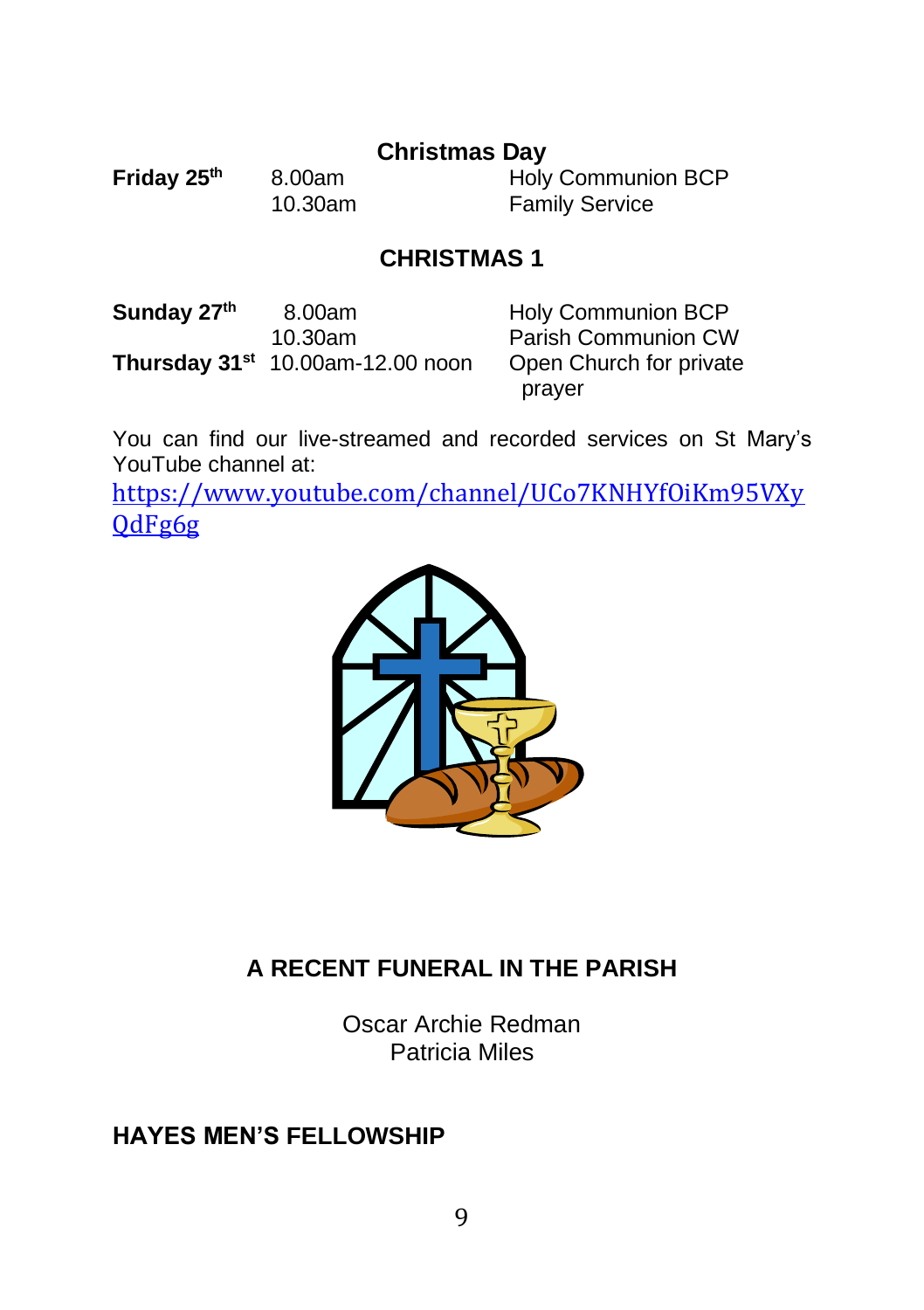Is it really December? Seems more like a sense of déjà vu from last March doesn't it, lockdown and all? Back then we believed it would be three weeks to the end and it became many months.

At the time of writing – mid-November – we are uncertain again of the future. There is still hope of that better tomorrow but immediate prospects remain grim. That also means actual Fellowship activity remains non-existent.

There are signs of hope. We were able to hold our Annual Service in October. There was a good turnout for a walk later that month. We continue to make plans for resumption of outings, meetings and walks for some time in 2021 but, and that is a very big BUT, all is dependent on the progress of the pandemic and of the restrictions designed to control it.

The walk in October was our first in more than six months so it proved popular. This was more local than usual, from the Rosary Church car park in Hayes to Shirley (for some via the Apple Tree Pub) and back. The aim was to avoid the need for sharing cars or using public transport as part of the Covid precautions – along with social distancing on the walk. There could not be another walk in November due to the lockdown but our appetites were whetted for more walks soon.

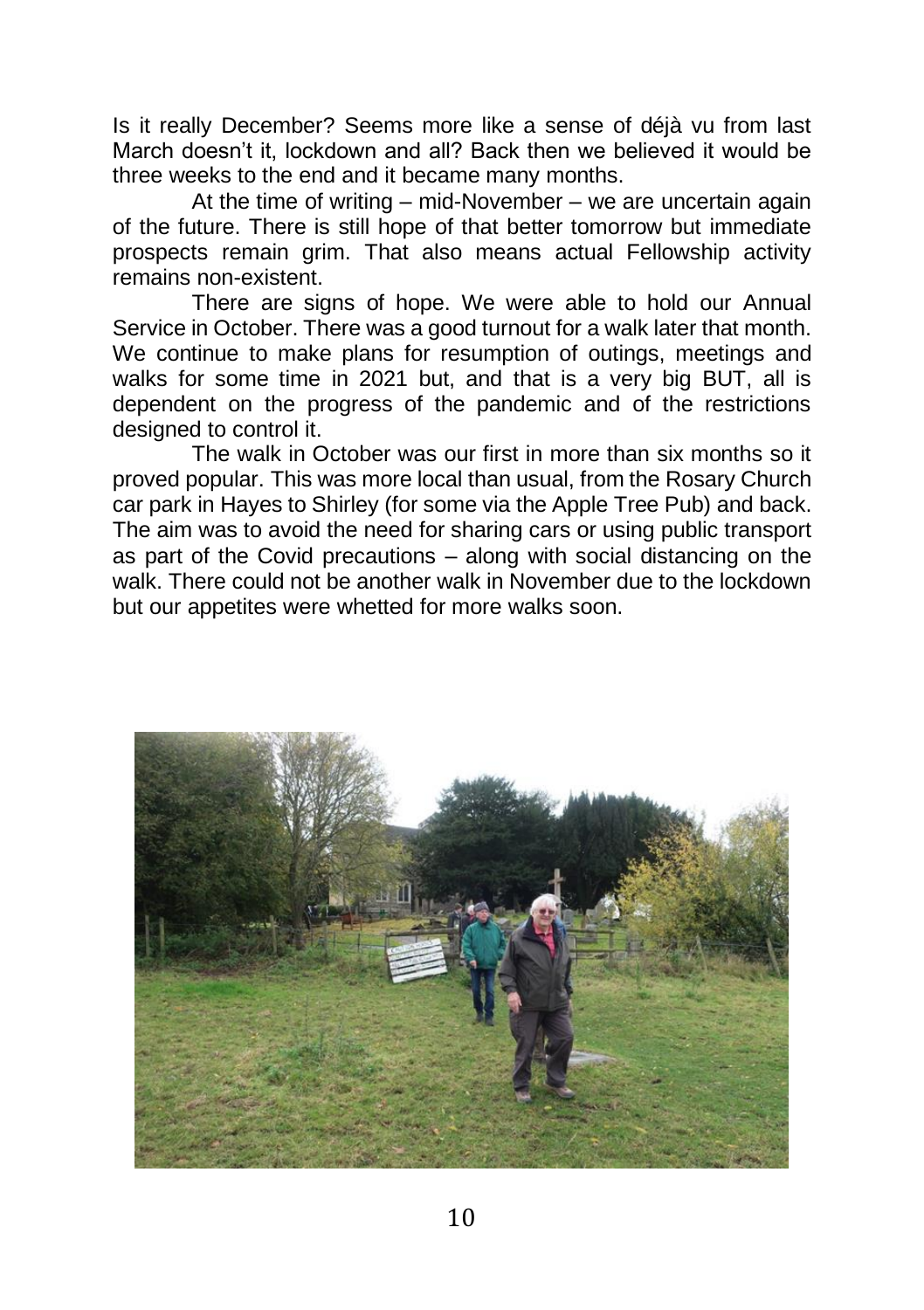At least e-mail and telephone enable personal contact and reassurance as each member battles through as we hope and pray for opportunities to meet up again.

Our regular coach operator, Premiere, had been running taster trips to test and demonstrate their Covid-safe precautions. Our Chairman, Colin Vivian, together with one of our outings organisers, Ray Lyddall, and his wife Jackie, report now on their experiences on a day trip to Cirencester and the Cotswolds.

*At the invitation of Premiere Travel we joined 23 members of the Beckenham and Bromley National Trust for a day trip to Cirencester and the Cotswolds with some free time at each location.* 

*We had our temperature taken upon boarding the coach and used the hand sanitizer both getting on and off at all times and of course we all had to wear a mask. We were limited to 26 on the 54-seater so everyone had a window seat. Couples if they wished could sit together. It all felt safe and comfortable as indeed did our stop at Reading Services and the pubs in Cirencester where everything was* 



*done to make us feel as safe as possible. This was an enjoyable day out and to see new surroundings was a psychological boost.*

On a later trip to Henley and Marlow completed just before the lockdown took effect, Ray and Jackie confirmed the feelings of well-being a second time. These experiences will be used to help shape our future Outings Programme, so please "Watch This Space" for optimistic developments as we try to tempt our members to congregate safely and freely once again.

Meanwhile we can share the delights of our November Extra Newsletter designed to entertain and encourage our members during lockdown which include:

- A report on the Fleet Air Arm Museum at Yeovilton visited recently by one of our members.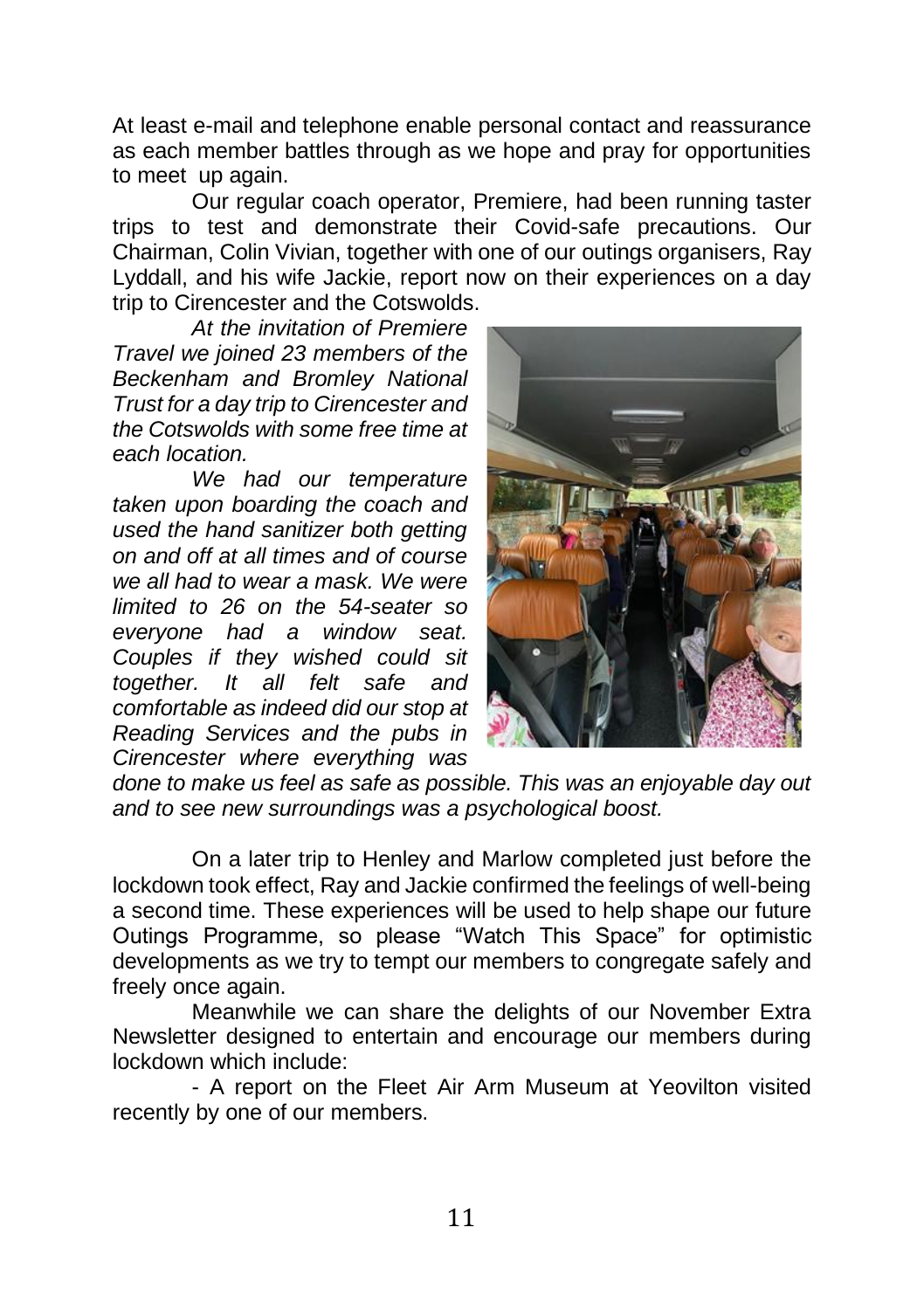

- Part 2 of our photographic wander down memory lane of walks over the past two decades reminding us all how we may enjoy such simple pleasures again, one day

- The usual range of brain teasers and puzzles to keep members alert.

All that can be added is to wish everyone as joyful and hopeful a Christmas as your circumstances allow.

Until next year, stay safe, alert and optimistic.

**Graham Marsden, Hon. HMF Secretary** and **Allan Evison, Assistant Secretary,** still working together in swapped roles as **the Secretarial Team. Contact by e-mail at: [secretary@hayesmensfellowship.org](mailto:secretary@hayesmensfellowship.org)**

# **THE BIGGEST MOMENT IN HISTORY**

There have been many big events in the history of the world. There was creation itself in all its complexity, which exists, as far as we know, on only one tiny planet called earth among all the constellations of a vast universe. Dinosaurs became extinct about 65 million years ago probably because a massive asteroid hit the earth causing climate change and widespread volcanic activity and eruptions. Then there was the creation of man as the most intelligent creature on the planet when God breathed into him and declared him to be in his image and that all he had created was very good. The next big event was the entry of sin through man's disobedience which corrupted the perfect creation. Since then there has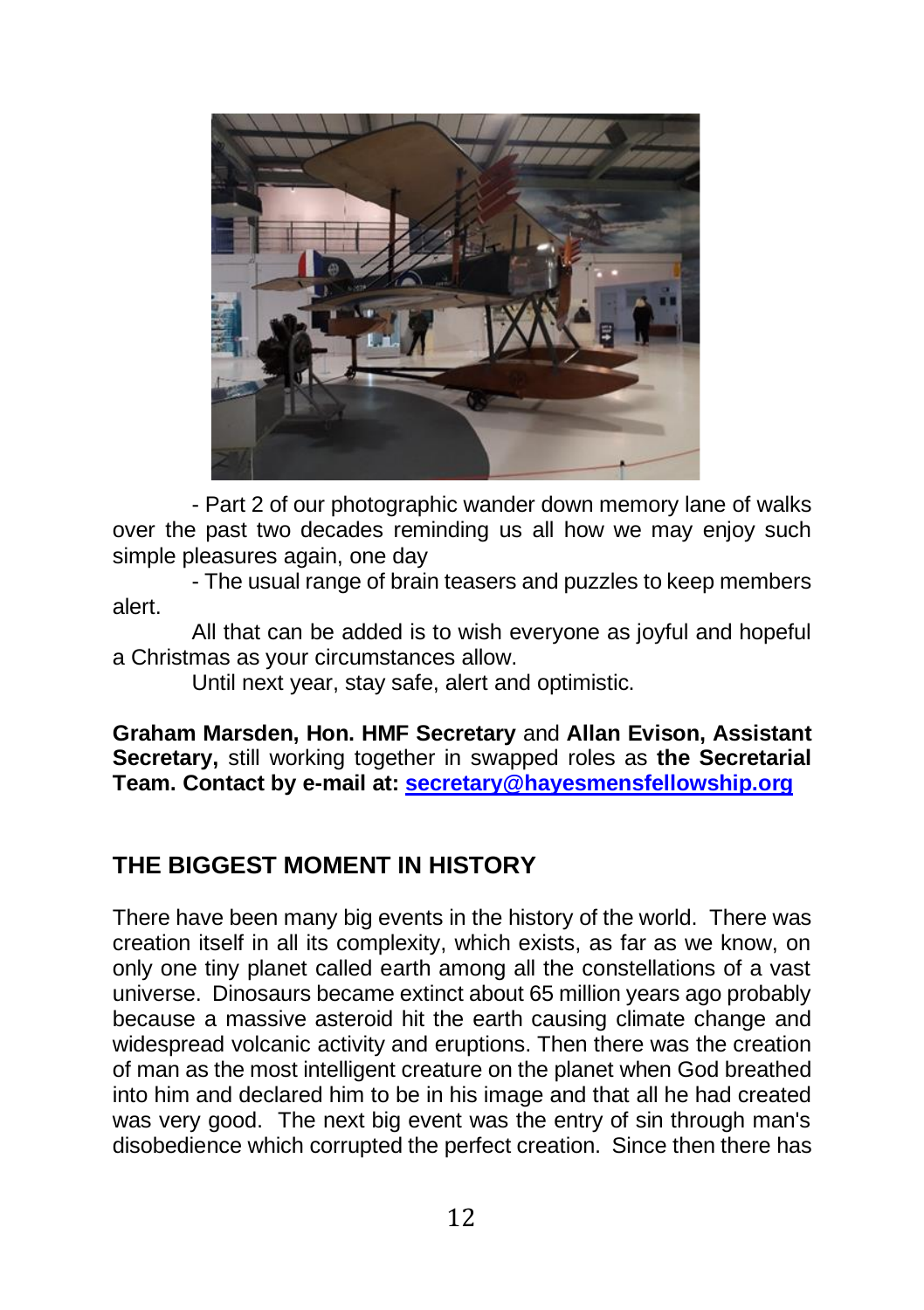been the rise and fall of many empires, and the struggle for supreme power continues today.

Before God made the world, however, the Father, Son and Holy Spirit knew that sin would spoil the creation and that the Son of God would need to save the world from its sin.

So, at Christmas, we remember and celebrate the biggest moment in history which occurred as the God of the universe chose to be born as a helpless baby, taking on human flesh. He wasn't born as a prince in a royal family, or as the son of a rich man, but as the first-born child of a virgin who was pregnant by the Holy Spirit and had to marry her 'husband-to-be' to prevent shame being brought on the family. I never cease to be amazed that Mary and Joseph and many others must have kissed the face of God as they watched him grow up and that they must have been full of wonder as they saw him grow into a perfect young man who committed no sin.

He was destined inevitably for greatness, being the Son of God,

but not greatness as the world expected. He was hailed by many as a great teacher and healer but his fame did not prevent his death on a cross of shame.

This was prophesied in the Jewish scriptures but not understood. Only when God sent the Holy Spirit to open people's eyes to the truth of his resurrection did the purpose of his life and death become clear to his disciples and to all who subsequently committed their lives to him.

All this is why Christmas is such a special time of wonder and celebration for me. The birth of Christ was the turning point in the world's history and two thousand years later the Son of God still comes and stands knocking on the doors of our hearts. I pray that I will open my door wide and let him in afresh this Christmas. That can be a cause for celebration for all of us if we hear him gently knocking on our heart's door,



asking if he can come in and share our life. *'The Light of the World'*

William Holman Hunt

#### **David Langford**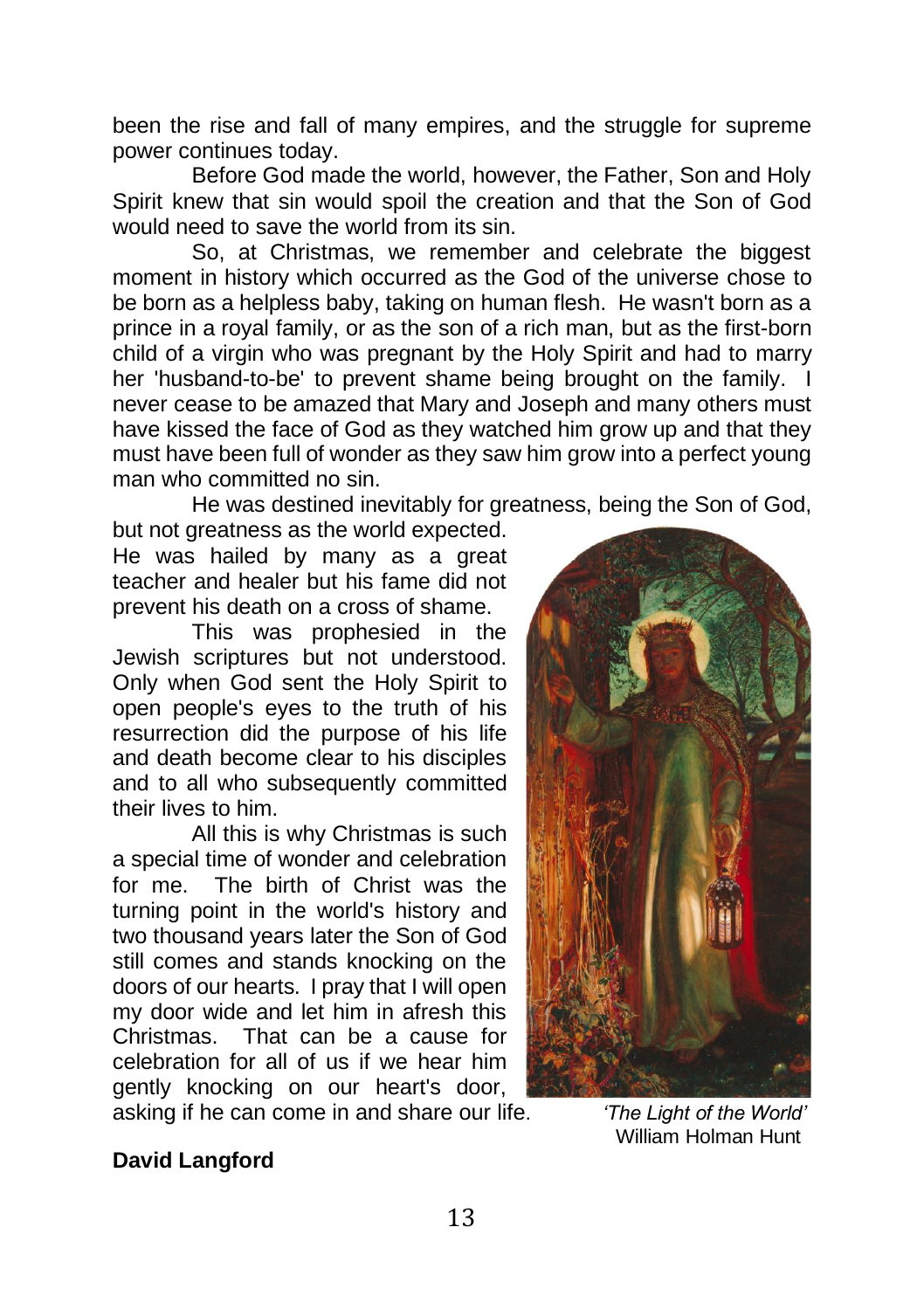# **THE QUAKERS IN HAYES**

It was interesting to read Brian Hatton's article on the Quakers in the October magazine. There is a wide variety of views within the Religious Society of Friends as there is within the Anglican Community. I know there are some Friends (Quakers) who are not pacifists and that many Friends today (unlike in their early history) keep Christmas with family and friends. It is part of their wider testimony *'to remember and celebrate the work of God in them and for them whenever God calls them to this remembrance and this joy.* (Janet Scott)

It was not until the 18th century that we find records of Quakers in Hayes. Revd John Till in 1788 refers to one Quaker family '*remarkable for their peacefulness, industry and good behaviour.*' When a survey was carried out in 1872 the Revd George Reed indicated that there were about 20 nonconformists in the parish including seven Quakers using an Iron Room belonging to Hon Arthur Kinnaird of Pickhurst Manor as a place of worship. This place of worship does not appear to have continued after Charles Devas took over the lease in 1873 and Quakers are not mentioned in the next report in 1880.

With the beginning of housebuilding in the 1920s and an influx of newcomers, Canon Percy Thompson supported the activities of the Religious Society of Friends who met for worship in the Parish Room at 3 St Mary Cottages (Baston Road) on the 1st and 3rd Sundays of the month. Their Correspondent was Christina Yates who lived in Queensway, Coney Hall. The next rector, Revd McClintock continued to encourage them and they used the Hut in the Rectory Gardens. Dr Colville Barrington of 7 Pickhurst Lane was a pupil with Christina at Sidcot, a Quaker school in Somerset. He was a prime mover in setting up the Meeting house in Hayes and his Garden Room became the meeting place from the late 1930s. With the outbreak of World War II Dr Barrington enrolled with the RAMC and was sent to West Africa. Later he was one of the first doctors to render medical assistance when Belsen Concentration camp was liberated at the end of the war.

From the mid 1930s the Religious Society of Friends held Public Meetings in the Village Hall to explain their beliefs, to appeal for relief work with Spanish and German refugees, discuss the response to the worsening political situation and to stress the importance of the Peace Movement. This included a talk from a personal friend of Gandhi.

After the war Christina Yates was able with others to set up the Bromley Meeting House that still exists today.

#### **Jean Wilson**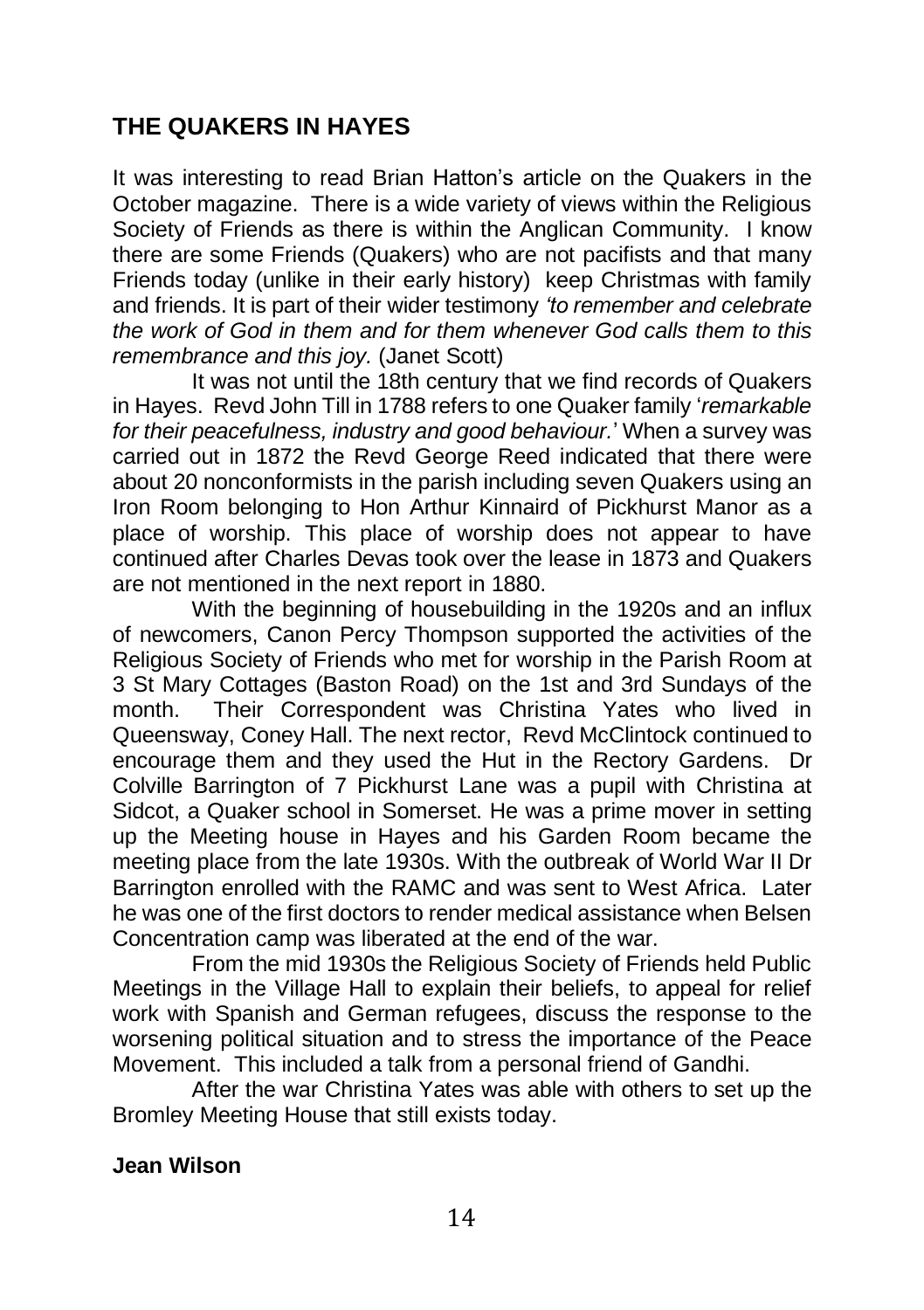#### **ST MARY THE VIRGIN, HAYES, KENT Brief Summary of the Minutes of a Meeting of the PCC Wednesday 5 November 2020 via Zoom**

**Co-option to PCC -** Richard Truelove **(Honorary Treasurer)** is to be co-opted on to the PCC.

#### **Appointments**

The following appointments were confirmed for 2020-2021: **Vice-Lay-Chairman -** Mark Willoughby **Hon PCC Secretary -** Mary Whytock **Verger -** Yvonne Pickford **Assistant Churchwardens** - Julie Clark, Carolyn Tooley

**Sidespeople –** Pat Aste, Ann Bartlett, Pam Cahill, Lorelei Colbeck, Katherine Fishlock, Janet and David Langford, Claire McKeogh, Cathy Price, Jo Roberts, Mary Rowedder, Carolyn Tooley, Jean and Barry Wilson and Elizabeth Woodman.

**Community Food Bank –** The CFB bucket at the Harvest Service had yielded a disappointing amount in donations.

**Christmas Services –** Since the recently imposed restrictions there is a suggested update to services:

**Remembrance –** 8am would be a Zoom service and the 10.30am Live Streaming. **Toy Service –** hopefully this would work by asking for monetary donations. **Nine Lessons and Carols -** the service would be led with a small singing group. **Crib Service -** this service would not be possible. **Christmas Eve –** An earlier service than midnight could be arranged. **Christmas Day –** Anticipated 2 services, 8 am and 10.30am.

**Community Bus –** It was hoped to use the bus twice a month for the 10.30am Services with Communion.

**Bellringer –** Bells would be rung at funeral services etc. when social distancing could be observed easily.

**Appointment of Youth Worker –** when matters return to normal discussions on the desire to make such an appointment could resume.

**Carol Page**, the Independent Examiner of the Church's Accounts for many years, was standing down. A gift and flowers with a letter of thanks would be sent to Carol.